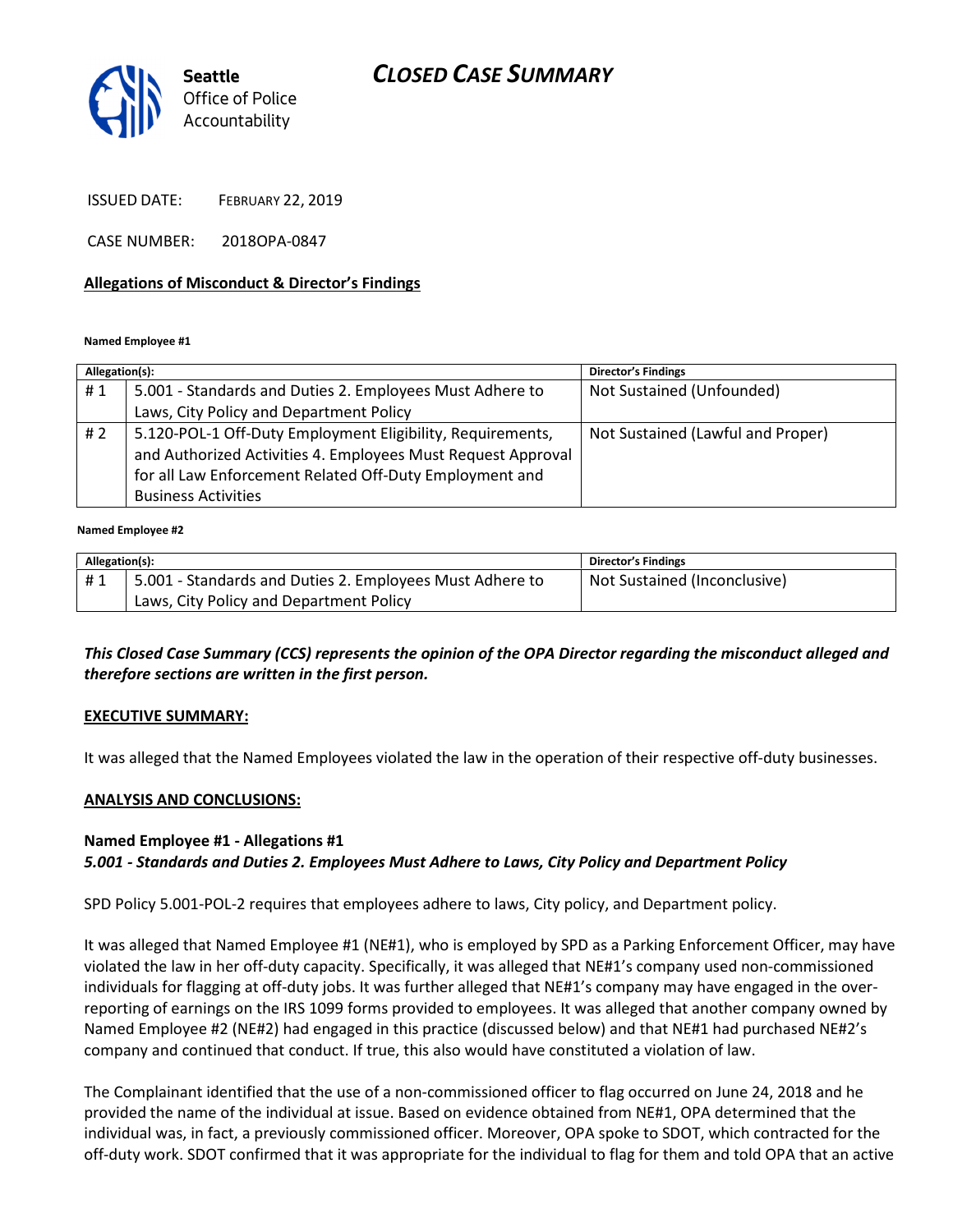duty law enforcement officer was only required for an off-duty job when the work entailed operating traffic signals. That was not required for the job in question here.

OPA further asked NE#1 whether she had purchased NE#2's company and had continued the alleged practice of over-reporting income on employee 1099 forms. NE#1 denied that she bought NE#2's company. This was confirmed by NE#2. NE#1 also stated that her company paid its employees via payroll and deducted taxes. She told OPA that she did not issue 1099 forms to employees that worked for her company and, as such, that she did not engage in the conduct alleged by the Complainant.

Based on OPA's review of the evidence and for the reasons discussed above, OPA finds that there is an insufficient basis upon which to conclude that NE#1 violated the law in the manner alleged by the Complainant. As such, I recommend that this allegation be Not Sustained – Unfounded.

Recommended Finding: Not Sustained (Unfounded)

## Named Employee #1 - Allegation #2

## 5.120-POL-1 Off-Duty Employment Eligibility, Requirements, and Authorized Activities 4. Employees Must Request Approval for all Law Enforcement Related Off-Duty Employment and Business Activities

SPD Policy 5.120-POL-1(4) states that: "Employees must request approval for all law enforcement related off-duty employment and business activities. This requires submitting an Off-Duty Employment Permit. (SPD Policy 5.120- POL-1(4).) The permit must include: "the employer or business name, the street address where work will take place, and specific duties the employee will perform. Employees may not submit vague descriptions such as 'various security.'" (Id.)

After investigating this matter, OPA determined that NE#1 submitted an appropriate permit and, thus, that she complied with the requirements of this policy. As such, OPA recommends that this allegation be Not Sustained – Lawful and Proper.

#### Recommended Finding: Not Sustained (Lawful and Proper)

## Named Employee #2 - Allegations #1 5.001 - Standards and Duties 2. Employees Must Adhere to Laws, City Policy and Department Policy

As discussed above, the Complainant alleged that NE#2, who has since retired from the Department, routinely overreported employee earnings in 1099 forms provided to those employees. The Complainant asserted that this was either intentional misconduct on the part of NE#2 or was due to his poor record keeping. The Complainant told OPA that NE#2 had since sold his company to NE#1 and, now, NE#1 was continuing this practice. If true, this conduct would also constitute potential illegal activity.

OPA's investigation reviewed that NE#2's company was established on June 3, 2015, but was dissolved by the Washington Secretary of State on November 15, 2016, due to the failure of the entity to file a required report within the time set forth by law. NE#2 confirmed to OPA that he dissolved and then later reformed his company under a different name. He denied ever selling his company to anyone.

NE#2 also denied ever over-reporting earnings on 1099 forms provided to employees. He told OPA that no current or former employee had ever alleged that he did so.

In investigating this case, OPA had limited information at its disposal. For example, OPA did not have a sampling of the 1099 forms issued by NE#2 to employees or, for that matter, a list of former and current employees that worked for NE#2 in order for OPA to do its own due diligence. Moreover, while NE#2 denied engaging in this behavior, he did not provide any documentation that conclusively established this to be the case. Accordingly, OPA does not have